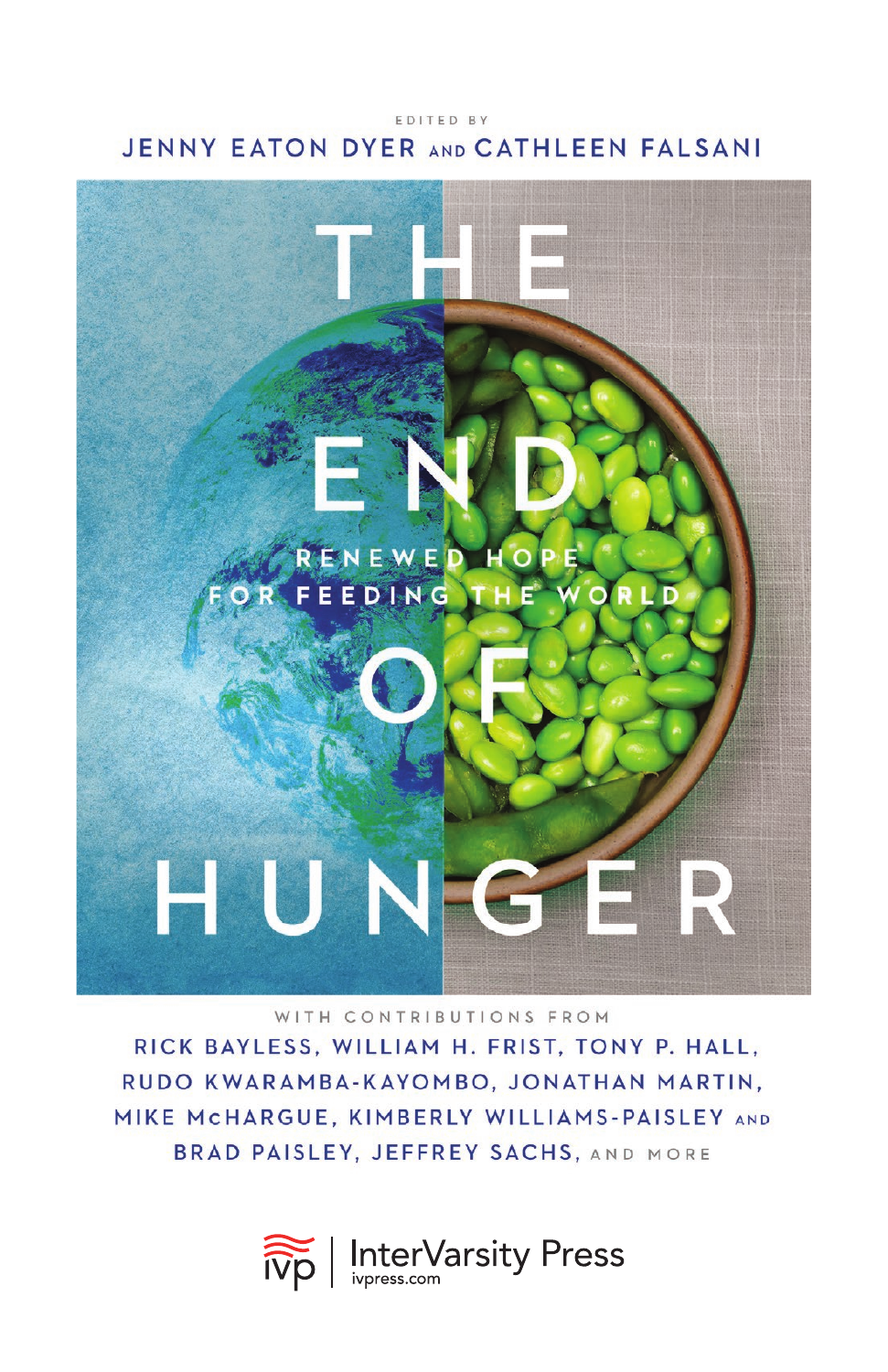Taken from *The End of Hunger: Renewed Hope for Feeding the World* edited by Jenny Eaton Dyer and Cathleen Falsani. Copyright © 2019 by The Eleanor Crook Foundation. Published by InterVarsity Press, Downers Grove, IL. [www.ivpress.com.](https://www.ivpress.com)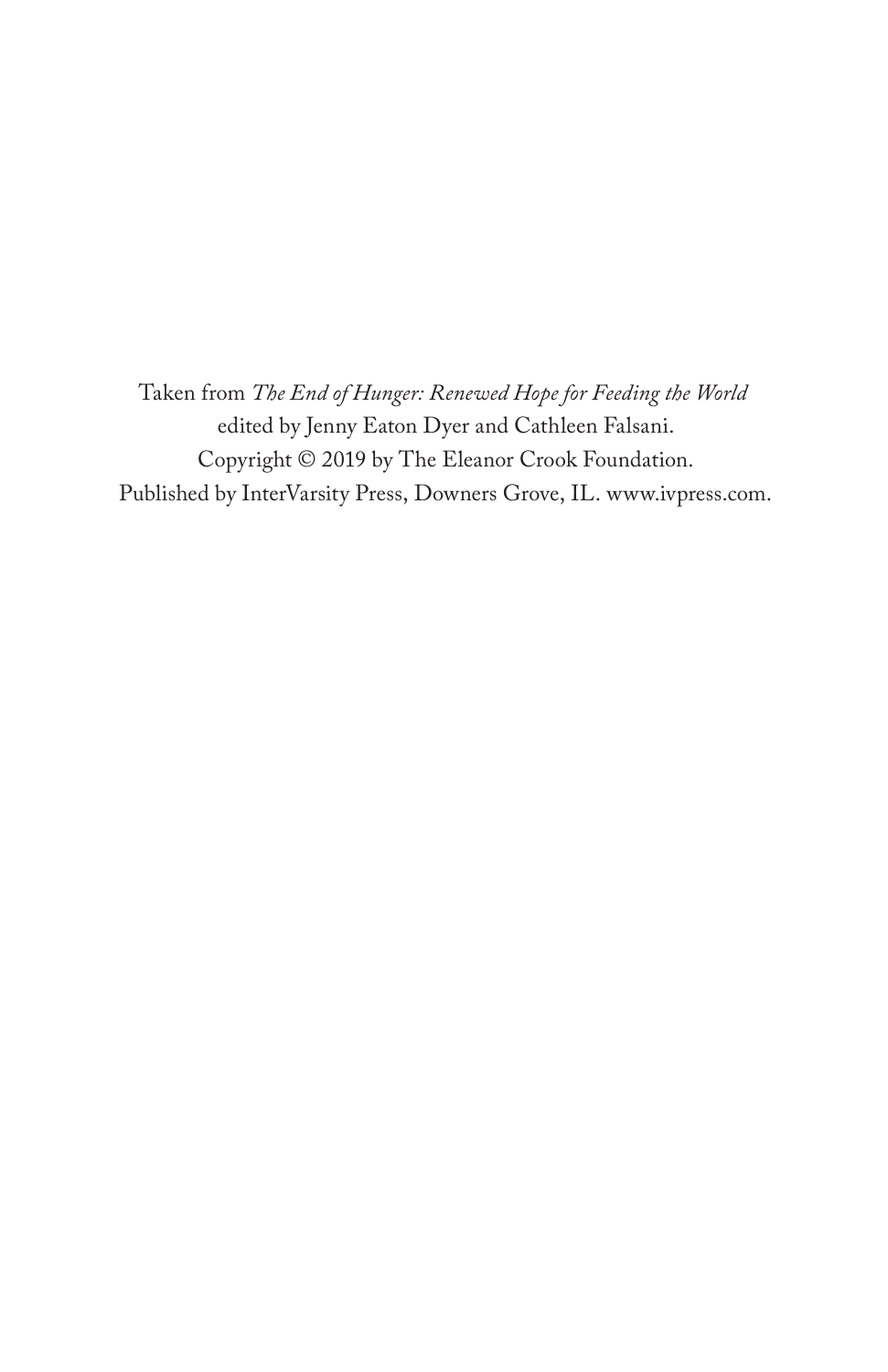## HUNGER AND YOUR BRAIN

**1**

*Feed the Hungry. You'll Feel Better Too.*

## **MIKE McHARGUE**

W hen I die, the coroner will probably write "pizza" on the death certificate as my cause of death. My devotion to food and eating doesn't end with those miraculous, savory pies we call pizza. I start to fantasize about lunch about an hour after breakfast. Dinner springs to mind by about two in the afternoon. My life is completely centered around mealtimes, and there's no recurring train of thought in my life more common than, "What am I eating next?"

If I miss a meal by more than a few hours, my usually sanguine disposition evaporates. In doing so, an acrid bed of irritability and confusion is exposed. To paraphrase Bruce Banner, "You wouldn't like me when I'm hungry."

So, it probably comes as no surprise that I've never managed to make it more than a few hours into a spiritual fast without giving up. Years ago, as I trained for a marathon, I carried food with me, so I could snack as the hours rolled by, and my feet went numb. Still, for someone who *feels* hungry all the time, I have no idea what it's really like to be *actually* hungry. None at all.

Hunger is a complex biological process, and I've only experienced its beginning stages. Those start in the stomach. A couple of hours after your last meal, your stomach begins to contract in order to sweep

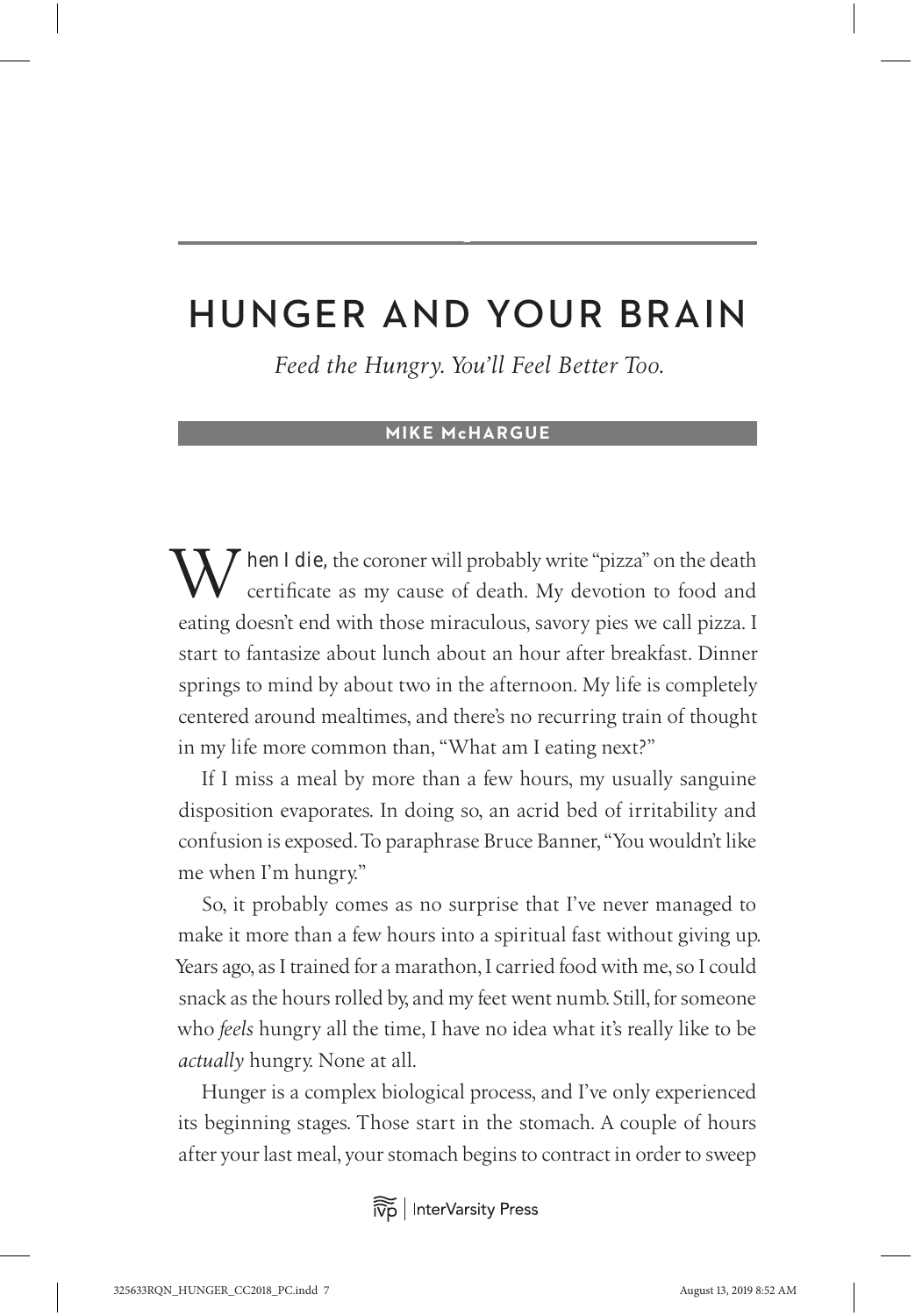any remaining food into your intestines. Sometimes, this causes a rumble or two, which are called borborygmus. Once the stomach is emptied, your insulin and blood sugar levels start to drop, and the body responds by producing a hormone called ghrelin.

Ghrelin stimulates the hypothalamus in your brain. The hypothalamus is buried deep within your brain and regulates some of our most basic bodily functions, such as sleep, thirst, and sex drive. In response to the ghrelin message, the hypothalamus produces a neurotransmitter—neuropeptide Y—that you experience as appetite.

So, you eat.

I choose pizza most of the time, but you may have a healthier relationship to food than I do. The body has a couple of systems to help you feel full, involving the hormone leptin and the vagus nerve, but don't worry about that. Just know that as long as you eat every six to eight hours, your hunger cycle is quite shallow.

That's because you don't deplete your glycogen stores. You're restocking those shelves before they run dry, and you're able to keep producing glucose on demand—which is great. Your brain basically runs on glucose. Twenty-five percent of the glucose your body uses goes to your brain.

But what happens when you don't eat for longer than six to eight hours? Well, you run out of glycogen and get "hangry," or hungry-andangry. I know all about *hangri*ness, and I'm insufferable when I reach this state.

By the time you reach this point, your body enters a metabolic state called ketosis where it starts burning fat stores instead of glucose.

When your body burns fat, it produces fatty acids, which are much larger molecules than the glucose your brain usually consumes. They're so large, in fact, that they can't cross the blood-brain barrier at all. Your brain recognizes there's no glucose available and starts to consume ketone chains instead, which are derived from the fatty acids that come from burning fat cells.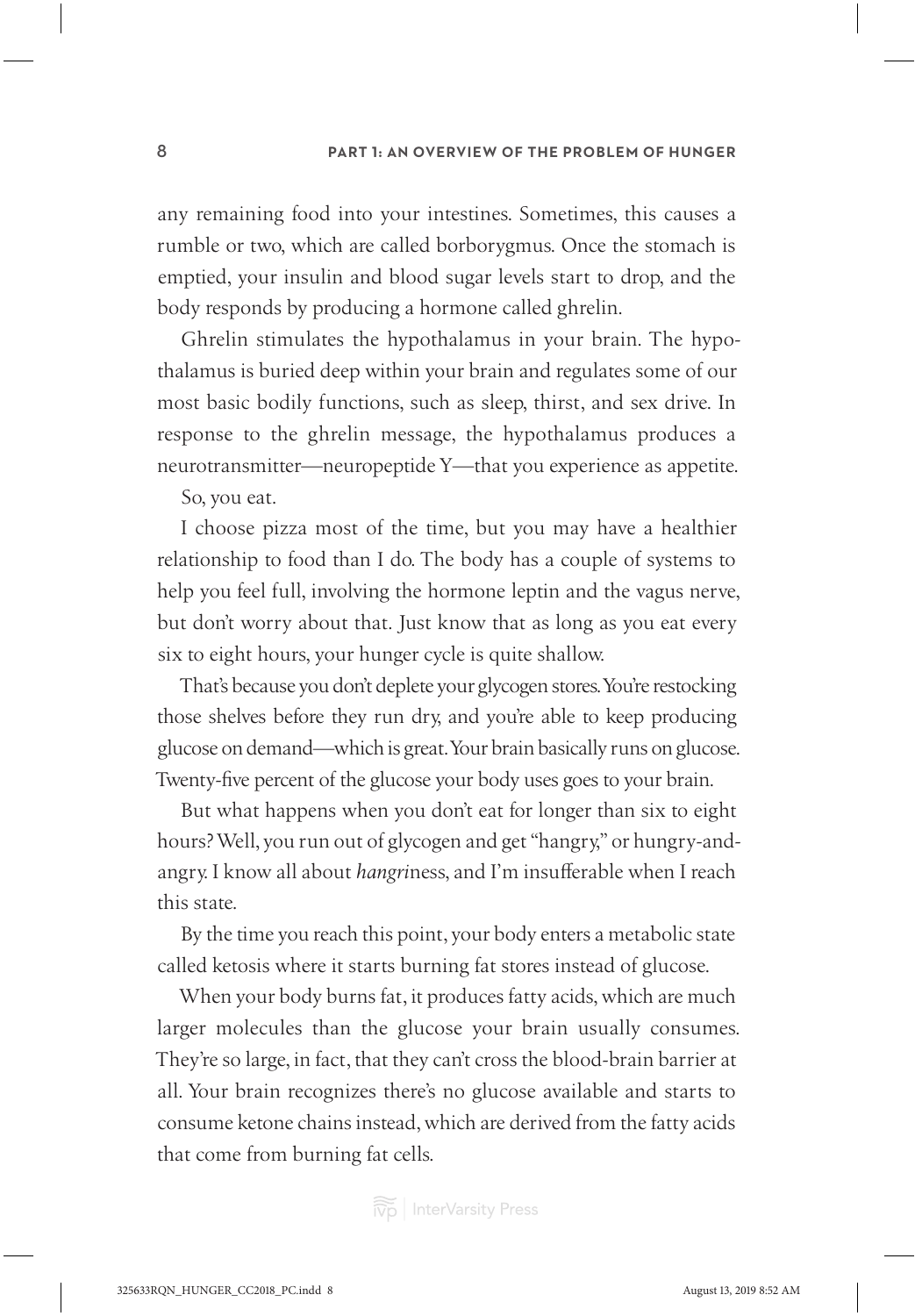If you've heard of the keto diet, that's a fad designed to make your body think it's starving. You don't have to be starving to be in a state of ketosis: low-carb diets and intense or endurance exercise can get you there. And, ketosis does burn fat—but at a cost. Only about 75 percent of the energy your brain needs can be supplied by ketosis.

Depending on how long you sleep, and how many hours before bed time you ate, it's entirely possible to go into ketosis while you sleep. This state of ketosis can play a role in feeling foggy or less sharp than normal. Your cognitive functions are impaired while you're in a state of ketosis.

What happens when you go even longer without eating? After seventy-two hours or so, your body changes strategies. Your brain needs glucose, and your body breaks down protein into amino acids, which can then be transformed into glucose.

But if you aren't eating, where can your body get this essential protein? From your muscle tissue and internal organs—including your heart. That's where. Then your bones start to lose density as well. If you don't eat for a week or two, you become so depleted of vitamins and minerals that your immune system starts to shut down.

When you're starving, there's a good chance that an opportunistic infection will kill you before starvation does. If an infection doesn't get you, perhaps cardiac arrest or organ failure will.

This is why I say I don't know what hunger is like. I've only ever experienced the normal appetite of someone who is well-fed. I've never had to break down muscle tissue to keep my brain going, or had my immune system start to shut down because of malnutrition.

But, one in nine people living on this planet right now is intimately familiar with hunger—*actual* hunger. They go to bed hungry most of the time.

This kind of chronic hunger is physically debilitating. Imagine you have just enough food to keep yourself in a nearly constant state of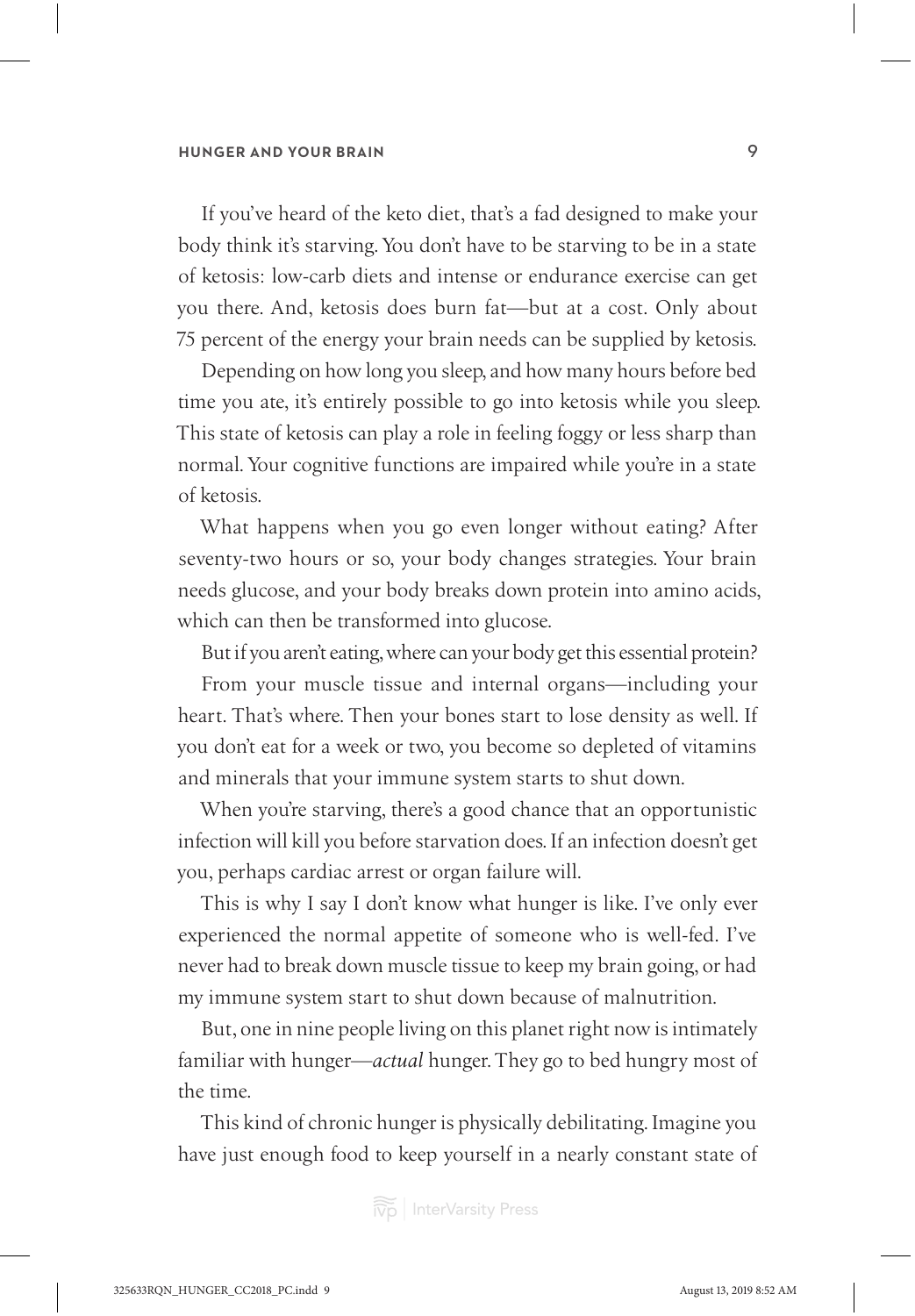ketosis, with a brain so starved for glucose that it asks the body to perform cellular autocannibalism.

Think about the kinds of enduring hardships that are required for a person not to eat. Who would choose such a thing? It takes a natural disaster or utter economic stagnation for most of us in the developed world to miss very many meals in a row.

And yet, more than 700 million people worldwide are hungry, starving, or malnourished.

Science can describe hunger and starvation with startling clarity. But, it also can measure the amount of food required to feed the world—and, of course, we already grow enough food to feed every person living on Earth. What we're lacking is not the capacity to produce food, but the will to make sure the food we grow makes it into hungry bellies everywhere.

**• • •**

As a Christian, I am grieved by hunger. The Bible is absolutely packed with admonishments for those with plenty to share what they have with those who don't have enough. The poor. The hungry. The homeless. The prophet Isaiah put it like this:

If you spend yourselves in behalf of the hungry

and satisfy the needs of the oppressed,

then your light will rise in the darkness,

and your night will become like the noonday." (Isaiah 58:10)

In the New Testament letter that bears his name, James says our faith is dead if we refuse to meet the physical needs of others. This is from the second chapter of the Epistle of James: "Suppose a brother or a sister is without clothes and daily food. If one of you says to them, 'Go in peace; keep warm and well fed,' but does nothing about their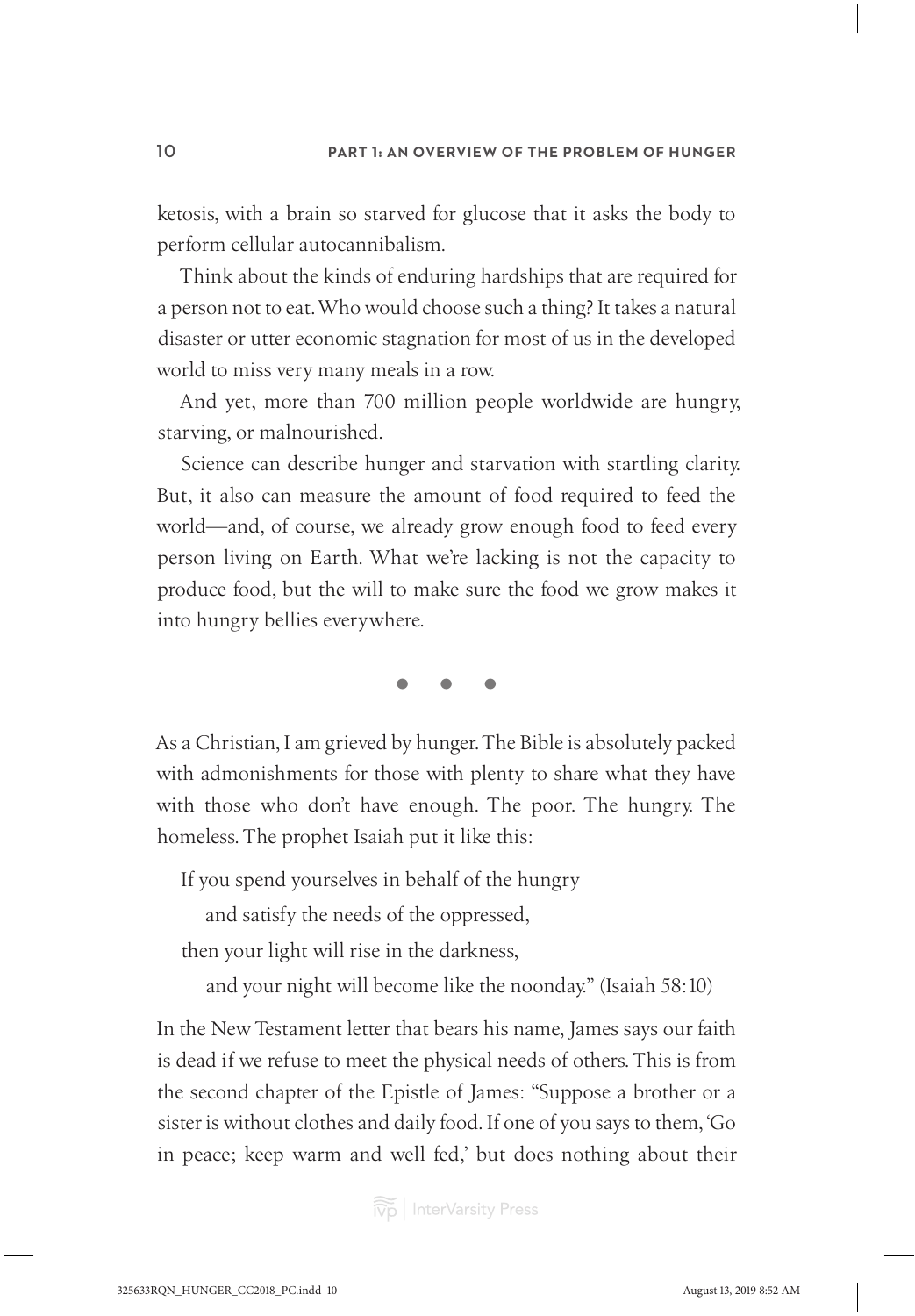physical needs, what good is it? In the same way, faith by itself, if it is not accompanied by action, is dead" (James 2:15-17).

Proverbs says it particularly poignantly: "The generous will themselves be blessed for they share their food with the poor" (Proverbs 22:9). If you're thrown off by the "bountiful eye," then think of the Gospel of Matthew, which says, "The eye is the lamp of the body" (Matthew 6:22). Often when Scripture speaks of our eyes, it's talking about the condition of our character, or even our souls.

We don't need biology to understand how horrific starvation is the authors of our Holy Scriptures knew, and told us that God is pleased when we share what we have to feed others.

We have plenty of food to feed everyone. So, in a world where American Christians have incredible, even historic, wealth—how can so many people go hungry?

I can think of more than 700 million reasons.

Our brains work best when we are trying to understand or comprehend communities of around 150 people. Any time you get people together in a group that is small enough for each person to know everyone else, we humans can be remarkably altruistic. The kinds of polarizing social labels we use to divide ourselves in social conflict don't hold up in smaller groups.

We may bristle when people describe themselves as "liberal" if we see ourselves as "conservative," and we may even demean and degrade each other on Facebook or Twitter. But in person, when we can see the facial expressions and body language emerge from the object of our scorn, it tends to melt away rage and replace it with something else: empathy.

The more someone is hurt, the more we can see their pain, the more empathy we feel. If we insult someone and they look sad, or cry, we can't maintain our anger. We feel their pain. If someone is injured, we respond even more readily. And who, when faced with a person obviously starving to death, could turn them away?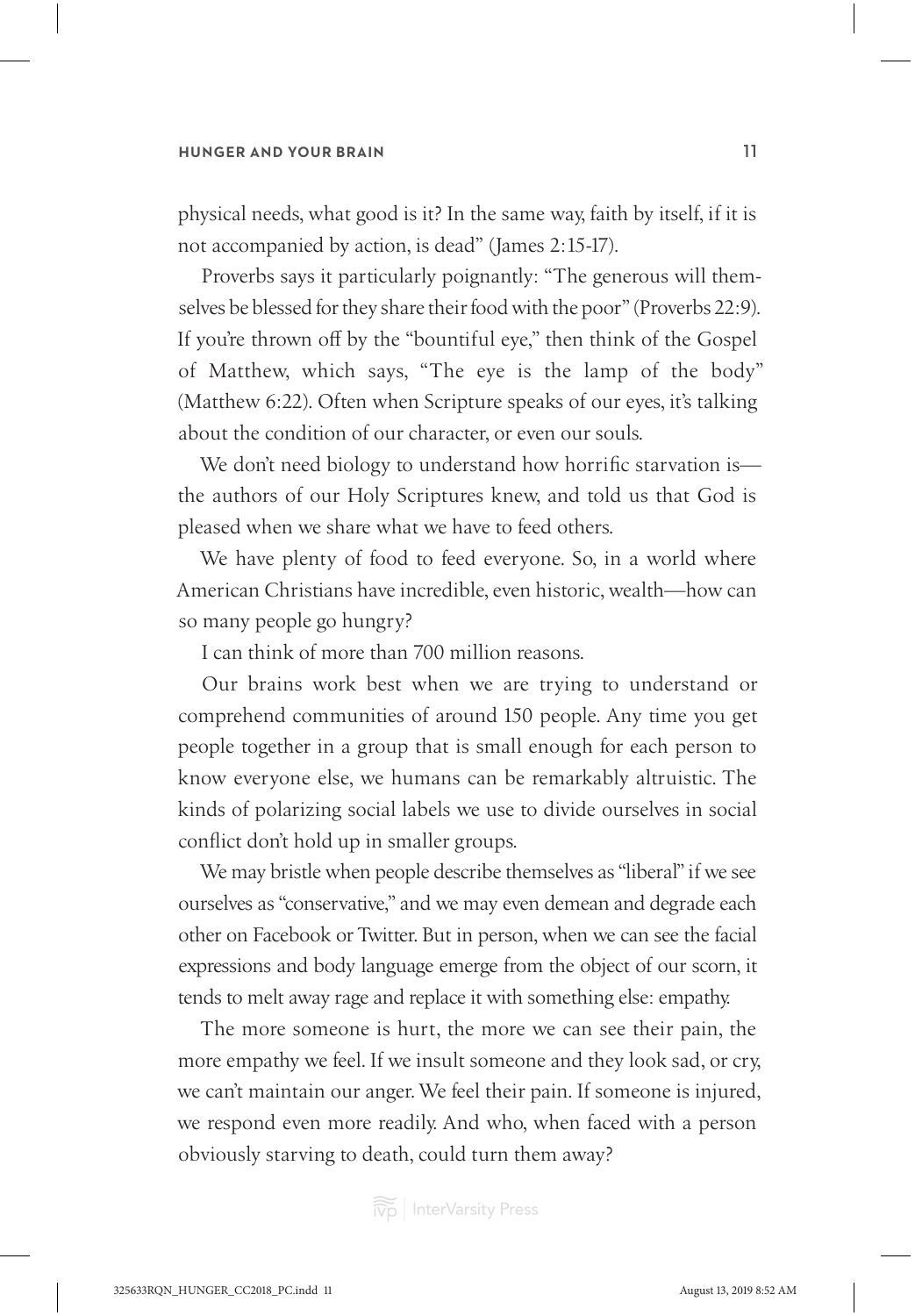Very few of us, indeed.

But when I tell you that more than 700 million people in the world are hungry, that's a scale your empathy isn't equipped to handle. Even if that bit of information prompts you to think deeply about the problem, your empathy will swell to the point where you become overwhelmed and, therefore, unable to act. Paralyzed. Imagining hundreds of millions of starving children doesn't usually motivate us. Instead, we shut down as our brains try to defend themselves through emotional defense mechanisms.

Now, if you're a person who never thinks about the hungry, it's time to do so. Make an effort to open your mind, and your heart. But, if you're a person who feels overwhelmed or even grieved by the magnitude of hunger in our world, I have great news. There's a scientifically proven solution to make you feel better: *take action*.

When you take some meaningful action to help others, including giving to charity and contacting elected officials on behalf of people in need, your brain releases several substances that neuroscientists call the "happiness trifecta": oxytocin, serotonin, and dopamine.

In today's world, that trifecta can be hard to come by. We're surrounded by a twenty-four-hour news cycle, geopolitical strife, and ever-deepening polarization. But, when we help, really and truly help, we push back the fog of anxiety, sadness, and anger, and we experience true joy.

Shifting our lives in this way has profound health benefits. When we help others, we don't just make their lives better—we feel better too. You may find that it's easier to maintain a healthy weight and that you are at a lower risk for heart attack or stroke when you take action to help others.

We are designed to help others. And we are built to give to others. Our culture may tell us that happiness comes from buying things, or taking exotic vacations, or looking beautiful and sexy. But that's a lie.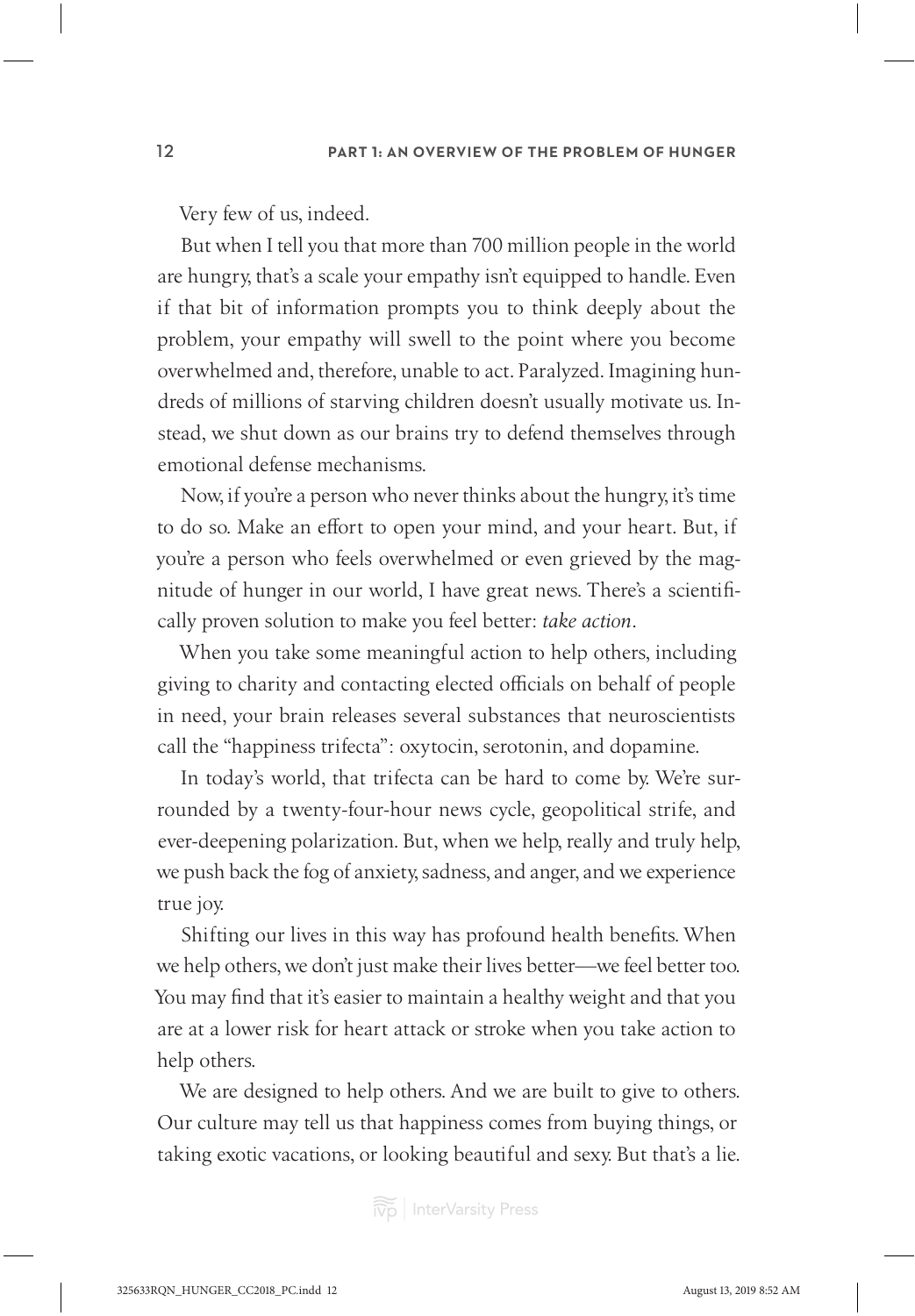Modern science and our faith are in total agreement that true joy belongs to those who help those in need.

You can feel better. Right now.

Just turn to the Next Steps section of this book. There you'll find a list of actions—practical steps you can take to help alleviate hunger.

Pick one and do it.

And do it now. (You can thank me later.)